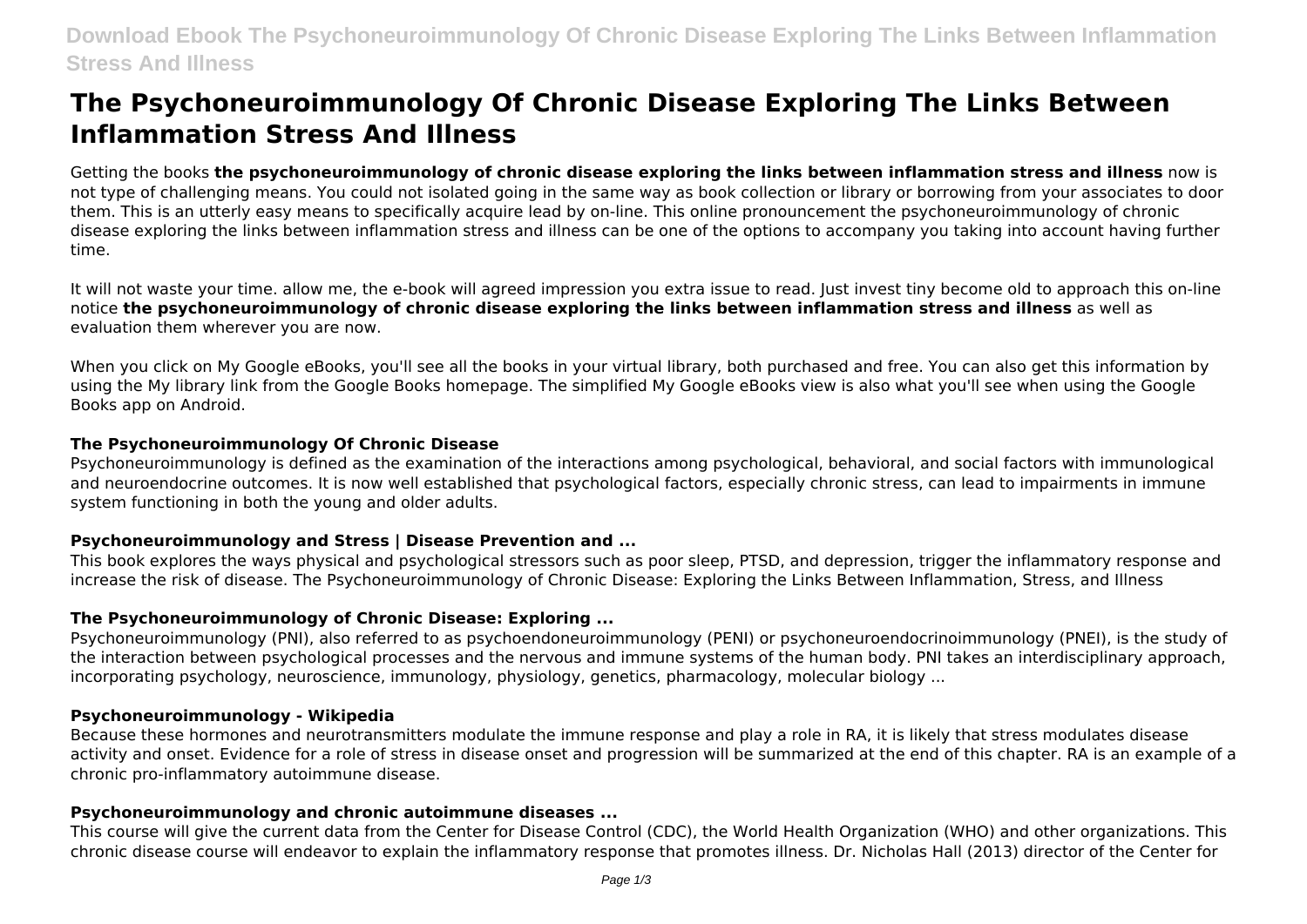# **Download Ebook The Psychoneuroimmunology Of Chronic Disease Exploring The Links Between Inflammation Stress And Illness**

Psychoneuroimmunology at the University of South ...

# **PsychoNeuroImmunology: Chronic Disease - Phoenix Health CE**

The Psychoneuroimmunology of Chronic Disease: Exploring the Links Between Inflammation, Stress, and Illness: 9781433804762: Medicine & Health Science Books @ Amazon.com

# **The Psychoneuroimmunology of Chronic Disease: Exploring ...**

By Shannon Connell October 30th, 2015. The Psychoneuroimmunology of Stress: Acute and Chronic. Research by: Shannon Connell. Psychoneuroimmunology (PNI) is a field of research that deals with the interaction of the central nervous system, the endocrine system, and the immune system, and how these systems can be altered through behavior and stress.

# **The Psychoneuroimmunology of Stress: Acute and Chronic ...**

Psychoneuroimmunology underscores the notion that disease begins within organismic microenvironments. A microenvironment can be defined at different levels, such as that immediately adjacent to a segment of DNA containing a single gene or that surrounding a single cell or a small volume of tissue composed of a few interacting cells.

# **Psychoneuroimmunology - an overview | ScienceDirect Topics**

Psychoneuroimmunology: The study of the connections between the mind and the neural, immune and endocrine (hormonal) systems. The basic concept of psychoneuroimmunology is the concept that the mind and body are inseparable. It follows that stress affects the body's ability to resist disease. The brain influences all sorts of physiological processes once thought not to be centrally regulated.

# **Definition of Psychoneuroimmunology - MedicineNet**

Psychoneuroimmunology (PNI) is a discipline that has evolved in the last 40 years to study the relationship between immunity, the endocrine system, and the central and peripheral nervous systems. In this manner, neurotransmitters, hormones, and neuropeptides have been found to regulate immune cells, and these in turn are capable of communicating with nervous tissue through the secretion of a ...

# **Psychoneuroimmunology**

Epilogue : inflammation and chronic disease : clinical implications and future directions / Kathleen Kendall-Tackett. Summary Recent years have witnessed considerable growth in the field of psychoneuroimmunology, which describes how psychological factors, such as stress and depression, impact the neurological and immune systems.

# **The psychoneuroimmunology of chronic disease : exploring ...**

The field of psychoneuroimmunology has reached a firm ground and invites therapeutic approaches based on Good Clinical Practice phase III multicenter randomized controlled trials to influence stress responses and outcome in chronic illness.

# **Psychoneuroimmunology-developments in stress research**

The Psychoneuroimmunology of Chronic Disease explores the links between inflammation and illnesses, such as heart disease, diabetes, Alzheimer's, and MS.It also fully describes the mind-body by describing how negative mental states, such as depression and anxiety, increase inflammation, thereby increasing risk of disease.